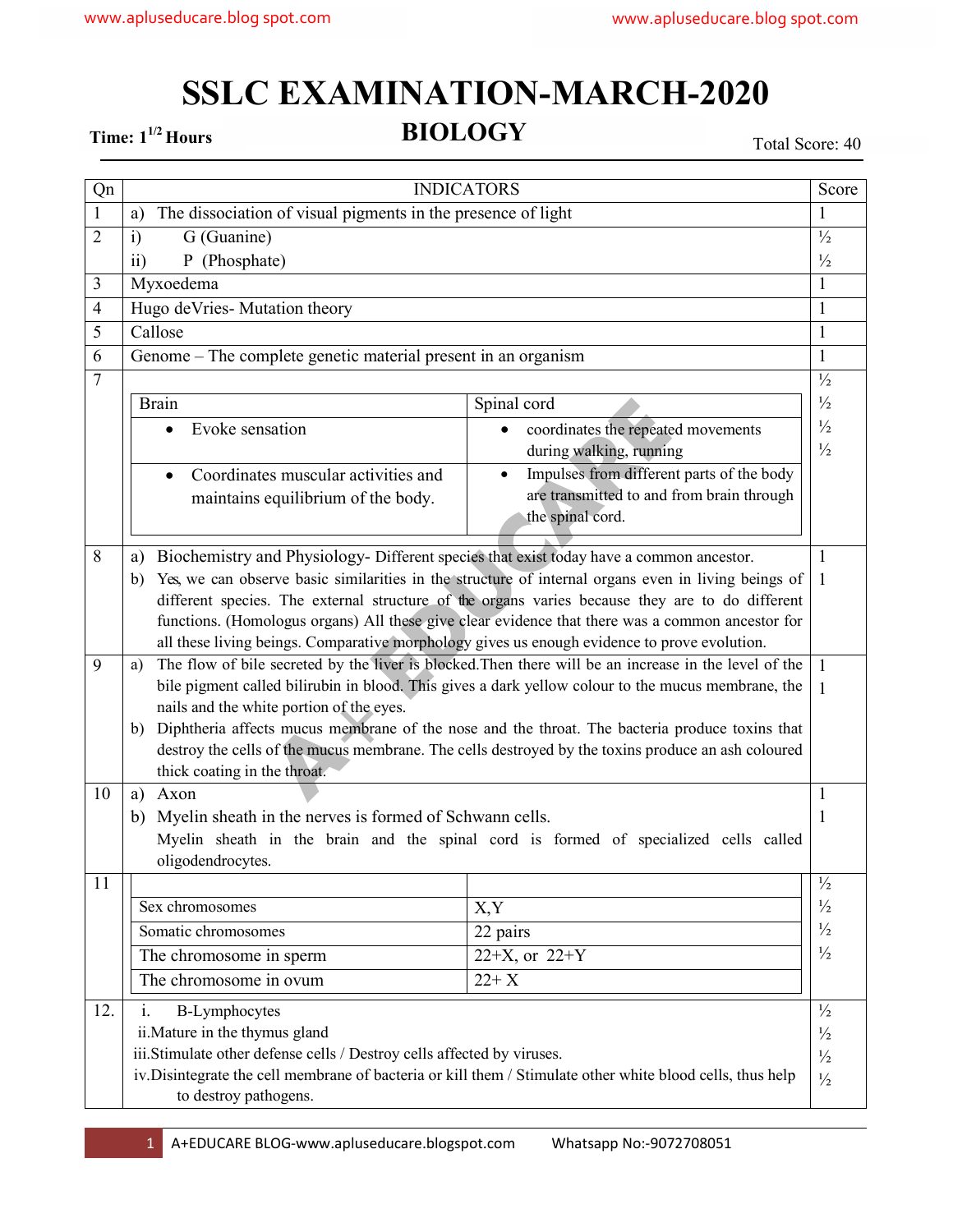| 13 | Temporary relief is obtained by identifying the deficient protein and injecting it.<br>a)                                         |                                |  |
|----|-----------------------------------------------------------------------------------------------------------------------------------|--------------------------------|--|
|    | It is a genetic disease, a complete cure is not possible at present.<br>b)                                                        | 1                              |  |
| 14 | Substance responsible for taste dissolve in saliva                                                                                | $\frac{1}{2}$                  |  |
|    | The substance rech the taste buds through saliva                                                                                  | $\frac{1}{2}$                  |  |
|    | The taste detecting chemo receptors are stimulated<br>П                                                                           | $\frac{1}{2}$                  |  |
|    | Impulses form in the chemical receptors<br>п                                                                                      | $\frac{1}{2}$                  |  |
|    | Impulses reach the brain throgh the nerves                                                                                        | $\frac{1}{2}$                  |  |
|    | Forms the experience of taste                                                                                                     | $\frac{1}{2}$                  |  |
| 15 | a)                                                                                                                                | 1                              |  |
|    | Inserting DNA in the bacterial cell                                                                                               |                                |  |
|    | Providing a favourable medium for the multiplication of bacteria<br>п                                                             | $\overline{2}$                 |  |
|    | Bacteria produce inactive form of insulin.                                                                                        |                                |  |
|    | Producing active insulin from this.                                                                                               |                                |  |
|    | b)                                                                                                                                |                                |  |
|    | Medicines: Geneticaly modified plants and animals that can produce medicines are produced.                                        |                                |  |
|    | Gene therapy: Can cure genetic diseases.                                                                                          |                                |  |
|    | Forensic Test: DNA test                                                                                                           |                                |  |
|    | Pest Control: production of pest resistant crops. (Any one)                                                                       |                                |  |
| 16 | a) i) TR ii) $tr$                                                                                                                 | -1                             |  |
|    | b)                                                                                                                                | $\overline{2}$                 |  |
|    | Tall plants with round seeds (TTRR, TTRr, TtRR, TtRr).                                                                            |                                |  |
|    | Tall plants with wrinkled seeds (TTrr, Ttrr).<br>■                                                                                |                                |  |
|    | Dwarf plants with round seeds (ttRR, ttRr).<br>п                                                                                  |                                |  |
|    | п                                                                                                                                 |                                |  |
|    | Dwarf plants with wrinkled seeds (ttrr).                                                                                          | $\overline{3}$                 |  |
| 17 | Mode of spreading of rat fever<br>The bacteria that come out through the urine of rat, dog and some other animals remain alive in |                                |  |
|    | stagnant water and moisture. The bacteria enter our blood through wounds.                                                         |                                |  |
|    | Precauation of rat fever                                                                                                          |                                |  |
|    | Eliminate vectors like rats.                                                                                                      |                                |  |
|    | Keep the surroundings clean by avoiding dumping of decaying substances.                                                           |                                |  |
|    | Stepping into stagnant water, Wear long gloves and gumboot while working in fields and<br>п                                       |                                |  |
|    | streams, Prevent the multiplication of rat.                                                                                       |                                |  |
|    | A complete cure is possible by early diagnosis and treatment. Preventive vaccination is the                                       |                                |  |
|    | most effective method to fight against the diseases.                                                                              |                                |  |
| 18 | a) i) Sensory neuron ii) Inter neuron                                                                                             | 1                              |  |
|    | b) No, all reflexes are not under the control of the spinal cord (iii)                                                            | 1                              |  |
|    | We blink our eyes or when light suddenly falls on our eyes or when objects move towards                                           | -1                             |  |
|    | the eye. Such reflexes under the control of cerebrum (cerebral reflex)                                                            |                                |  |
| 19 | a)Cercopithecoidea ii) Hominoidea                                                                                                 |                                |  |
|    | b) Developed brain, freely movable hands                                                                                          | $\mathbf 1$                    |  |
|    | c) No difference in the number of amino acids in the $\beta$ chain of haemoglobin in man and chimpanzee                           | 1                              |  |
| 20 | i. Insulin                                                                                                                        | $\frac{1}{2}$                  |  |
|    | ii. Presence of glucose in urine                                                                                                  | $\frac{1}{2}$                  |  |
|    | iii. Diabetes insipidus                                                                                                           |                                |  |
|    | iv. Frequent urination                                                                                                            | $\frac{1}{2}$<br>$\frac{1}{2}$ |  |
|    | v. Somatotropin                                                                                                                   | $\frac{1}{2}$                  |  |
|    |                                                                                                                                   |                                |  |